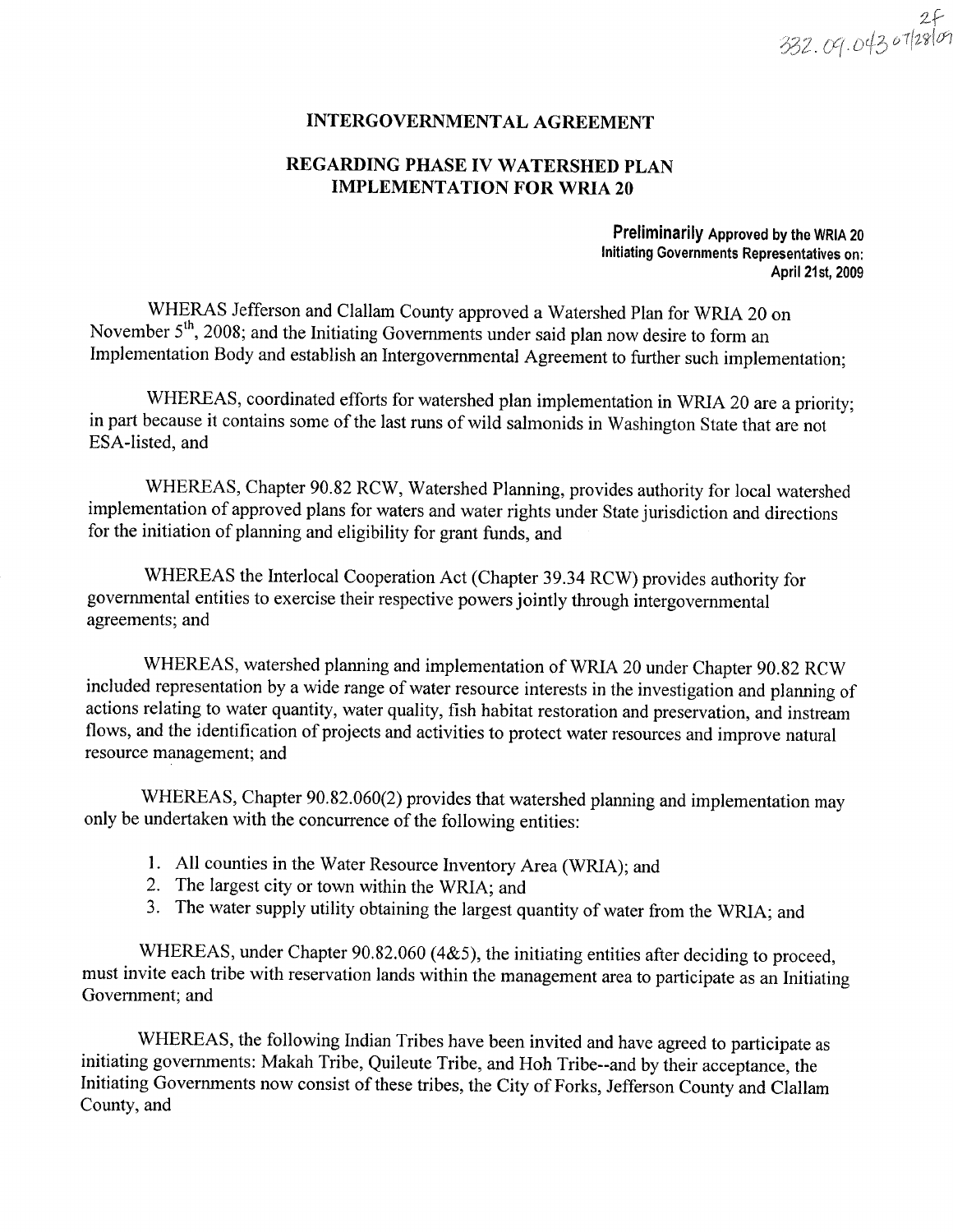WHEREAS, the initiating governments will invite into the Implementation Body (IB) other interested parties, including but not limited to, federal and State government agencies or services, interest groups and individuals to be stakeholders in the process and form caucuses; and

WHEREAS, under Chapter 90.82 RCW, after the Initiating Governments approve the Watershed Plan and commence implementation and invite the Tribes to participate, they must designate a lead agency and indicate how the Implementation Body will be staffed,

NOW, THEREFORE, the Initiating Governments agree to make this Interlocal Agreement ("Agreement") as follows:

#### 1. Formation of the WRIA 20 Initiating Governments

The Initiating Govemments are Clallam County, Jefferson County, City of Forks, Makah Tribe, Quileute Tribe, and Hoh Tribe. Clallam County serves as lead agency for Phase IV implementation of the watershed planning process. The Initiating Governments shall provide for staffing of the watershed planning effort, management of grant funds, resolution of disputes regarding interim decisions, and a public hearing process. The representatives of the Initiating Governments shall consist of one elected or appointed individual and one altemate from each of the six (6) Initiating Governments from WRIA 20. The recognized representative shall be the voting members of the Initiating Governments, provided that a designated, duly authorized alternate representative may vote in their absence.

#### Funding and Accounting 2.

- a. The Initiating Governments are authorized to apply for and accept grants in the name of the WRIA 20 Initiating Governments and to use existing grant funds and appropriations for the purposes specified herein.
- b. The Initiating Governments' funds shall be retained in a special account established by the Clallam County Treasurer to be known as the "WRIA 20 Watershed Planning & Implementation Account". All sums received by the Initiating Governments shall be placed in and disbursed from that account. The Clallam County Treasurer shall be the custodian of the account and the Clallam County Auditor shall keep a record of the receipts and disbursements. The Clallam County Auditor shall draw and the Clallam County Treasurer shall honor and pay all warrants, which shall be approved before issuance and payment as directed by the Initiating Governments.
- c. The Clallam County Department of Community Development is hereby designated as the fiscal agent for watershed planning funds from the Dept. of Ecology and will perform certain tasks related to the proper administration of funds, and shall keep full and complete accounts of the costs incurred in connection with the planning and implementation process and shall report to the Initiating Governments on a quarterly basis regarding the accounting of revenues and expenditures.
- d. The Initiating Govemments shall not acquire real or personal property in the name of the Implementing Body.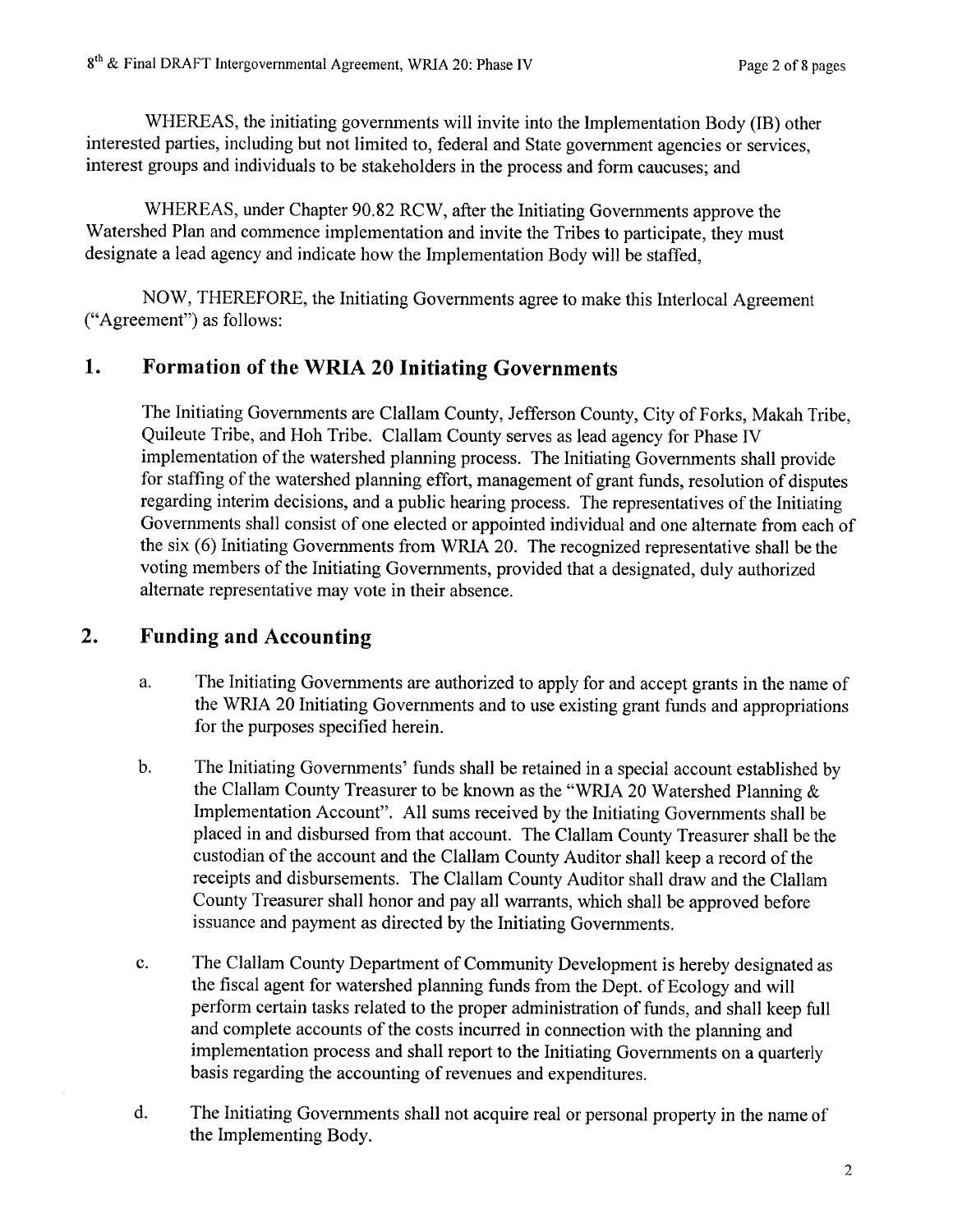e. The Initiating Governments agree to disbursal and expenditure of funds as set forth by grant contracts and associated budgets.

#### 3. Staffing for Planning and Implementation Purposes

The Initiating Govemments may utilize their staff and resources to organize and administer the planning and implementation processes for WRIA 20 and may hire consultants or additional staff to perform various functions related to the watershed planning process.

#### Scope of Planning and Implementation 4.

- a. The Initiating Governments agree that effective watershed planning and implementation cannot take place without sufficient scientific data to support informed decisionmaking. To achieve this, the Initiating Governments, with technical assistance from tribal, federal, state and local natural resources agencies, will scope, design and include in the scope of work, scientific studies which provide an acceptable level of certainty concerning all the surface and ground water quality and quantity requirements of the ecosystems and water users in the affected watershed.
- b. It is expected that the water quantity assessment shall comply with the requirements of RCW 90.82/ESHB 2514. Water quality, instream flows and habitat studies may be incorporated into the scope of work subject to the unanimous consent of the Initiating Governments and to the extent funds are made available for this purpose.
- c. Watershed planning and implementation under this Agreement for any waters lying wholly within the Makah Indian Reservation, shall occur outside of the framework of Chapter 90.82 RC\M, and shall not extend the jurisdiction of the state of Washington over on-reservation water resources. Waters wholly within the Makah Indian Reservation include but are not limited to the followine:
	- i) Tsoo-yess River and its tributaries from their headwaters to the river mouth.
	- ii) Archawat Creek and its tributaries from their headwaters to the river mouth.
	- iii) Hobuck Creek, including Hobuck Lake and its tributaries from their headwaters to the river mouth.
	- iv) Ocean Creek and its tributaries from their headwaters to the river mouth.
	- v) Waatch Creek and its tributaries from their headwaters to the river mouth.
- d. V/atershed planning and implementation under this Agreement for any waters lying wholly within the Quileute Indian Reservation, including but not limited to Lonesome Creek, Smith Slough, and their tributaries, shall occur outside of the framework of Chapter 90.82 RCW, and shall not extend the jurisdiction of the state of Washington over on-reservation water resources.
- e. Watershed planning and implementation under this Agreement for any waters lying wholly within the Hoh Indian Reservation, including but not limited to Chalaat Creek, Fletcher Creek and their tributaries, shall occur outside of the framework of Chapter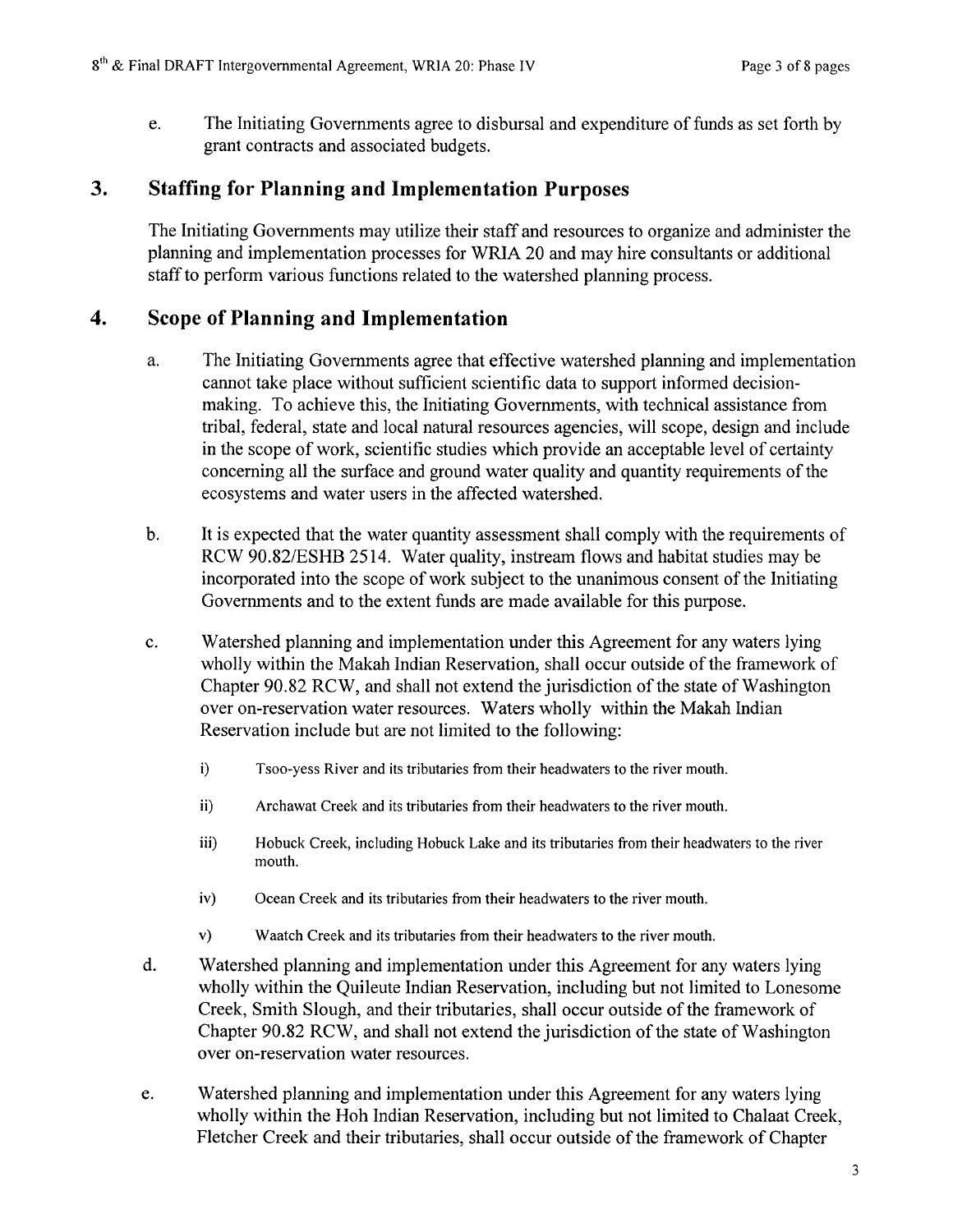90.82 RCW, and shall not extend the jurisdiction of the state of Washington over onreservation water resources.

f. 'Where the federal government has exclusive jurisdiction this ILA will not apply.

## 5. Organization of Implementation Body

The Initiating Governments shall cause to be organized a comprehensive public outreach program for the purpose of soliciting all parties of interest to participate in the watershed implementation process as stakeholders of the Implementation Body (IB).

a. The Implementation Body shall consist of:

l. Initiating Governments, which include Clallam County, Jefferson County, the City of Forks, the Makah Tribe, the Quileute Tribe, and the Hoh Tribe, and

2. Stakeholder Groups, approved by the Initiating Governments, representing broad interests from government, private, and nonprofit sectors.

3. Participating State agencies will have an ex-offrcio status and be able to participate in discussions on the IB.

- b. Each Stakeholder Group, approved by the Initiating Governments, shall provide <sup>a</sup> representative and an alternate to represent their Stakeholder Group at the Implementation Body.
- c. "Ground rules" and "Bylaws" for the Implementation Body will be established by cooperation between the Initiating Governments and the approved Stakeholder Groups and will define voting rules for the stakeholders.
- d. All meetings of the Implementation Body are open meetings to the public, pursuant to RCV/ 42.30 et seq.
- e. Concurrence to Obligation: The parties of this contract hereby incorporate herein the entirety of RCW 90.82.130 (3), as it may be amended in the future.

## 6. Water Rights Disclaimer

Nothing in this Agreement nor any report, study, or other product resulting from the watershed implementation process or any other activity under this Agreement shall impair any treaty, water or other right of an Indian Tribe or its members, and/or any water or other rights of any other entity or person under any applicable law. Water quantity estimates generated in this watershed planning and implementation process are only estimates and are not intended to formally determine or resolve any legal dispute about water rights under state or federal law or Indian Treaties. These estimates cannot be used to limit, prejudice, or in any way impact, the legal rights or obligations of any parties to this Agreement.